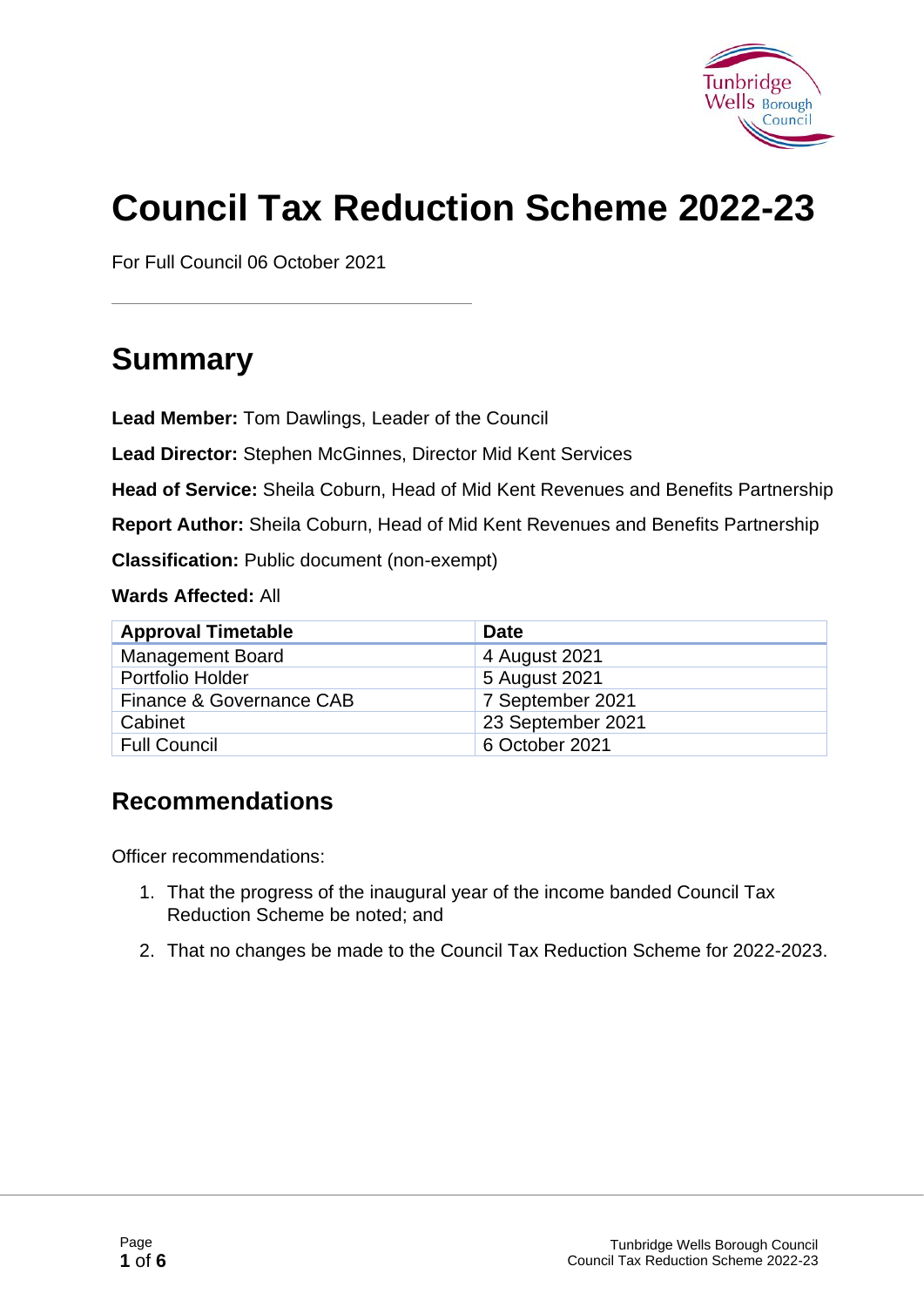

# **1. Introduction and Background**

- 1.1 The Council Tax Reduction Scheme (CTRS) was introduced in April 2013 as a replacement for Council Tax Benefit (CTB), a national scheme administered on behalf of the Department for Works and Pensions (DWP).
- 1.2 Each year the scheme must be approved by Full Council.
- 1.3 Any changes to the scheme for any year have to go for public consultation before being approved.
- 1.4 Since its introduction in April 2013, our local scheme has been 'refreshed' annually for general changes in applicable amounts (primarily in relation to disability premiums) and taking into account the introduction of Universal Credit.
- 1.5 Under the Council Tax Reduction provisions, the scheme for pensioners is determined by Central Government and the scheme for working-age applicants is determined by the Council.
- 1.6 Council Tax Reduction provides financial assistance in the form of a rebate on the Council Tax bill and this generally reduced over recent years before the COVID pandemic.

| 2016/2017 | £6,400,401             |
|-----------|------------------------|
| 2017/2018 | £5,923,117             |
| 2018/2019 | £5,909,165             |
| 2019/2020 | £5,975,191             |
| 2020/2021 | £6,608,838             |
| 2021/22   | £6,507,021 (estimated) |

- 1.7 The introduction of Universal Credit Full Service (UCFS) on 21 November 2018 brought a number of challenges to both the administration of Council Tax Reduction and also the collection of Council Tax.
- 1.8 The number of changes that customers have to Universal Credit meant there were constant amendments to Council Tax liability, meaning re-calculation of instalments, delays and the re-issuing of Council Tax bills.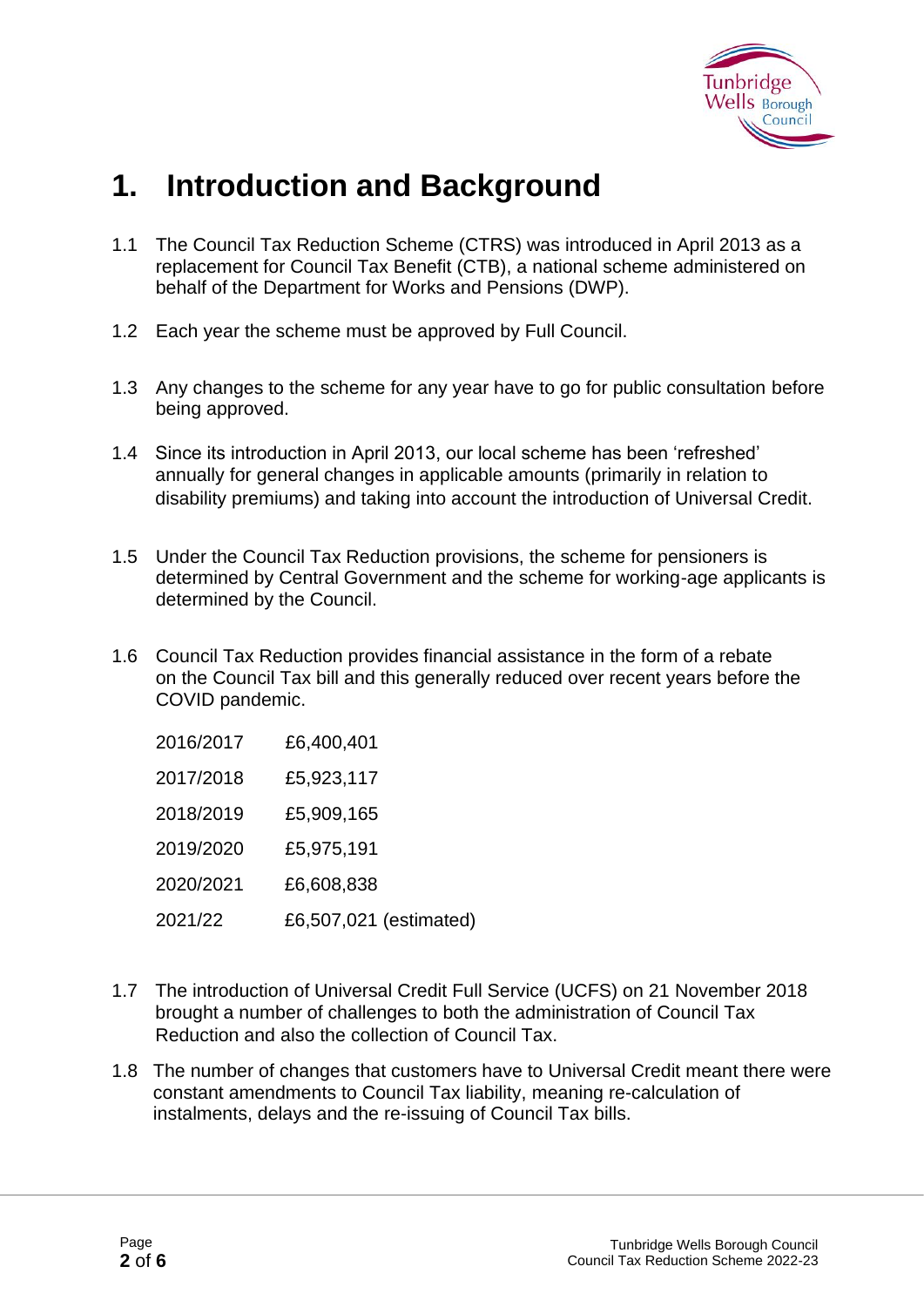- 1.9 From April 2021, a new income banded scheme was introduced which has an in built, simplified claiming process with wide income ranges.
- 1.10 As with the previous scheme, working-age applicants, irrespective of their financial circumstances, are required to pay a minimum of 20% towards their Council Tax liability.
- 1.11 The new banded scheme meant that constant liability changes have been avoided, and revised bills only being issued where income crosses into another income band.
- 1.12 This has made it less cumbersome for customers and has allowed us to convey a relatively simple eligibility message to residents.
- 1.13 Feedback from the Customer Services team and Citizens Advice has been positive with fewer enquiries being made about eligibility and understanding of the income banded scheme.
- 1.13 Table 1 shows the income banded scheme for households with no children, 1-2 children and 3 plus children:

| <b>Band</b> | Household size and earnings threshold |                    |                       | <b>Maximum</b><br>Award |
|-------------|---------------------------------------|--------------------|-----------------------|-------------------------|
|             | No children                           | 1-2 children       | 3+ children           |                         |
| Band 1      | Passported/ max<br><b>UC</b>          | Passported/ max UC | Passported/<br>max UC | 80%                     |
| Band 2      | Less than $£316$                      | Less than £387     | Less than $f$ 441     | 65%                     |
| Band 3      | £316-£631.99                          | £387-£774.99       | £441-£882.99          | 50%                     |
| Band 4      | £632-£947.99                          | £775-£1,162.99     | £883-£1,324.99        | 25%                     |
| Band 5      | £948-£1.263.99                        | £1,163-£1,550.99   | £1,325-<br>£1,766.99  | 10%                     |

Table 1

1.14 Passported in the table refers to legacy benefits (job seekers allowance, income support, employment support allowance) for customers who have not migrated to Universal Credit.

# **2. Options Considered**

2.1 Option 1 – maintain current scheme. The new income banded scheme has so far been successful but is still in its first year. To consider introducing any amendments to the scheme whilst not having completed a full year would not be advisable.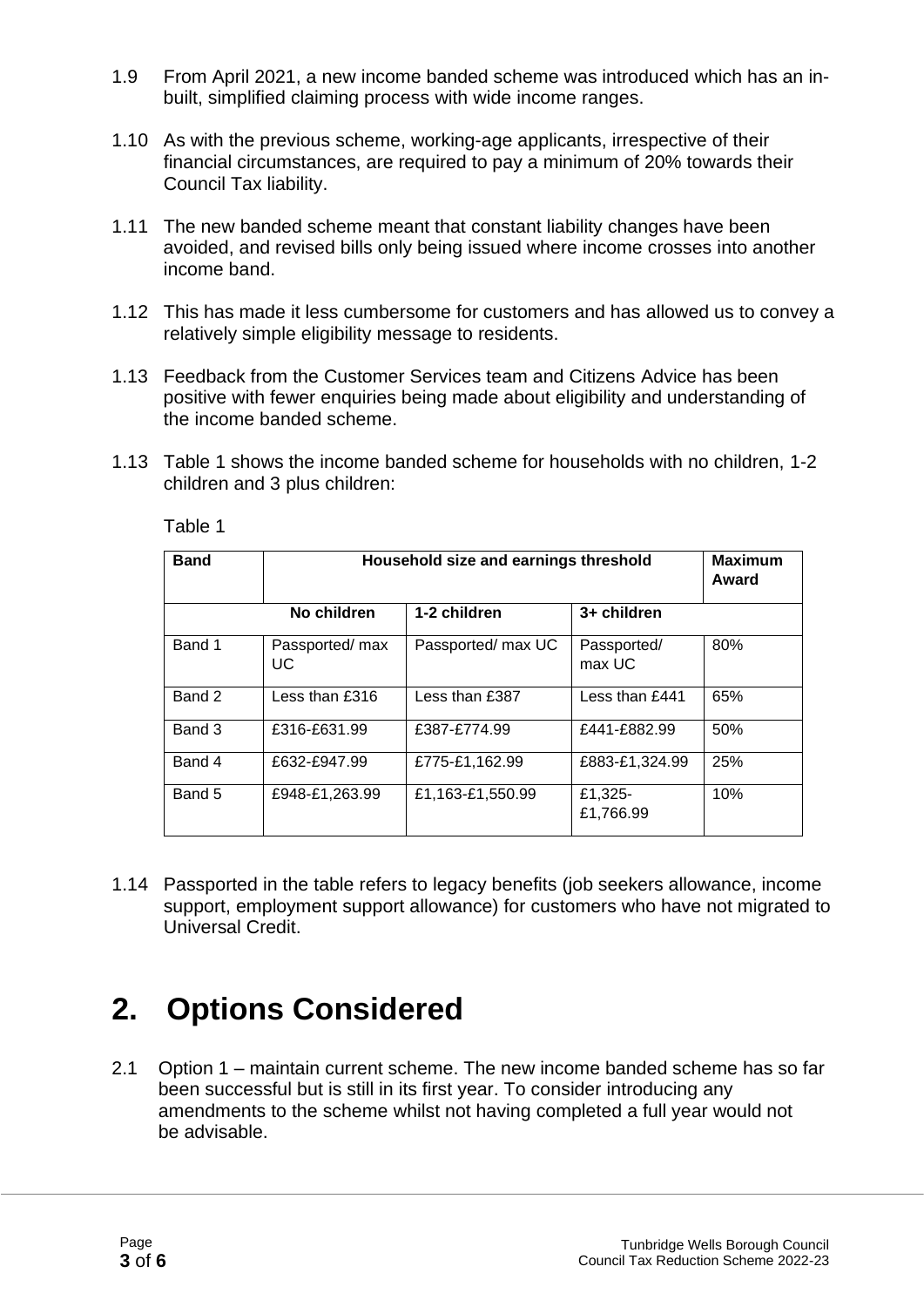2.2 Option 2 – revise the current scheme. Any revisions to the scheme would at this stage be limited, difficult to identify and implement at this early stage of not having completed a full year of the new income banded scheme

# **3. Preferred Option and Reason**

3.1 Option 1 – This is the first year of the income banded scheme and it may be advisable for a full year to be completed before considering any changes.

# **4. Consultation on Options**

4.1 The Finance and Governance Cabinet Advisory Board were consulted on this decision at their meeting on 7 September 2021 and agreed:

"That the recommendations to Cabinet as set out in the report be supported."

- 4.2 The Cabinet considered the recommendations at their meeting on 23 September 2021 and agreed:
	- 1. That the progress of the inaugural year of the income banded Council Tax Reductions Scheme be noted; and
	- 2. That Full Council be recommended that no changes be made to the Council Tax Reduction Scheme for 2022-2023.

### **5. Implementation**

5.1 It is intended a recommendation on the final scheme to be implemented will be taken to Full Council for decision on 6 October 2021

### **6. Appendices and Background Documents**

• Appendix A: To follow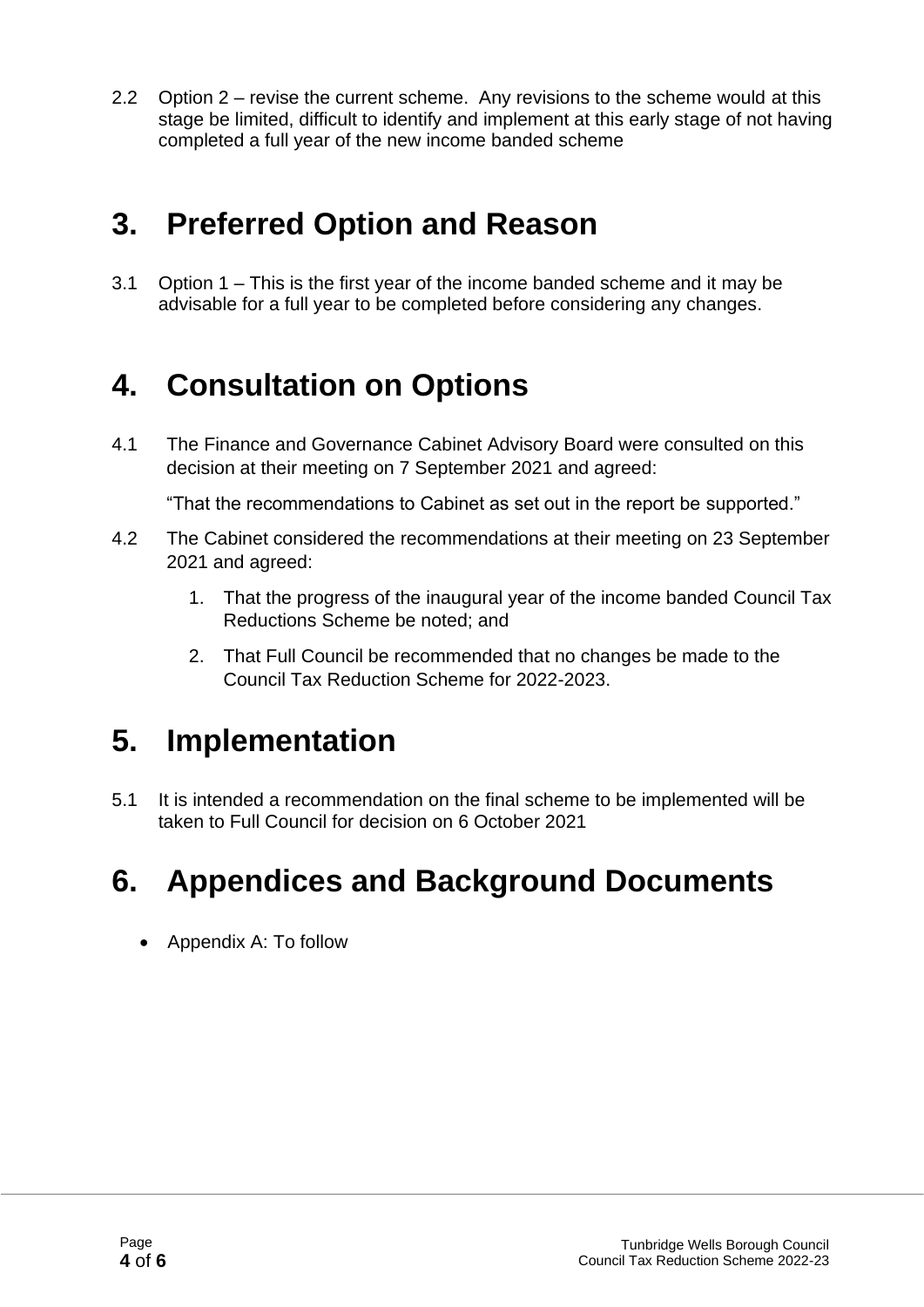

# **7. Cross Cutting Issues**

### **A. Legal (including the Human Rights Act)**

Section 13A of the Local Government Finance Act 1992 requires the Council to adopt a Council Tax Reduction Scheme. Schedule 1A of the Act requires the Council to consider whether to revise or replace its scheme for each year.

Jane Fineman, Head of Finance, Parking & Procurement 26 August 2021

#### **B. Finance and Other Resources**

CTR reduces the amount of Council Tax that can be collected. The total cost of the scheme is met by the Council and preceptors.

Gary Rowland, Mid Kent Legal Services 26 August 2021

### **C. Staffing**

No impact

Sheila Coburn, Head of Mid Kent revenues and Benefits Partnership 20.07.2021

#### **D. Risk Management**

The risks associated with implementing and operating the scheme are not considered high. Endorsement of a scheme helps reduce the risk

Sheila Coburn, Head of Mid Kent revenues and Benefits Partnership 20.07.2021

#### **E. Environment and Sustainability**

No impact

Sheila Coburn, Head of Mid Kent revenues and Benefits Partnership 20.07.2021

### **F. Community Safety**

No impact